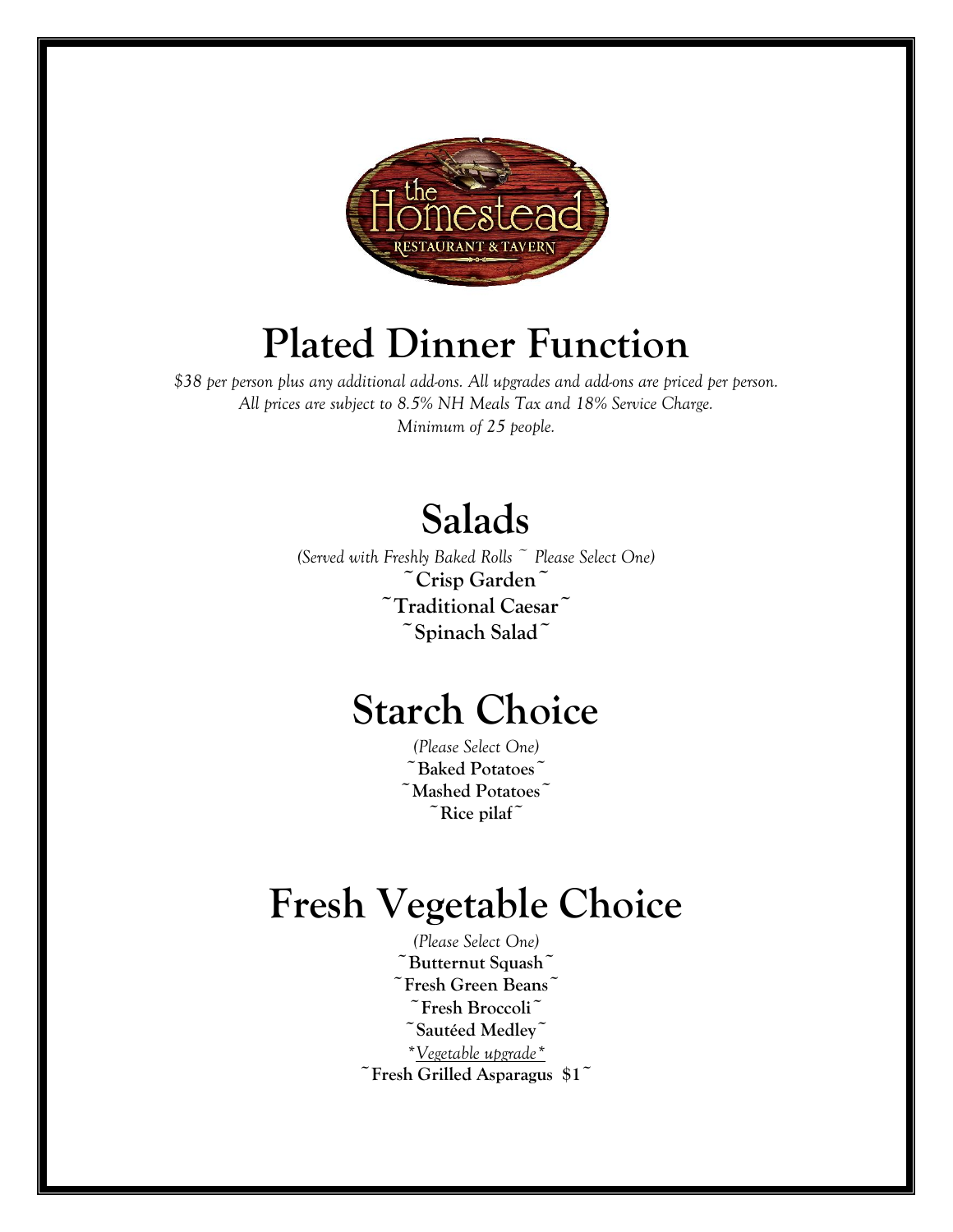# **Entrée Selections**

*(Please Select Three)*

#### **~Chicken Cordon Bleu~**

*Enveloped in Golden Puff Pastry Atop Supreme Sauce*

#### **~Chicken Broccoli Alfredo~**

*Boneless chicken and fresh broccoli sauteed with a blend of cream, butter and parmesan cheese. Tossed with fettucine pasta.*

#### **~Chicken Marsala~**

*Pan Golden Chicken sauteed with Fresh Mushrooms, finished in a Marsala Wine Sauce. (can be served over pasta upon request)*

#### **~Half Roasted Chicken~**

*Marinated half roasted chicken breast.*

### **~Grilled Marinated Beef Tips~**

*Generously cut sirloin beef tips in our house marinade, grilled and served with sautéed peppers and onions*

#### **~Slow Roasted Prime Rib (+\$2pp)~**

*12 oz cut, served with au jus*

#### **~Beef Tenderloin (+\$4pp)~**

*8 oz cut, oven roasted and served with bearnaise*

#### **Baked Mac & Cheese~**

*Cavatappi pasta baked with our rich cheese blend Topped with seasoned bread crumbs ~Buffalo chicken-add \$2 per person ~Pulled pork-add \$2 per person ~Lobster & bacon-add \$4 per person*